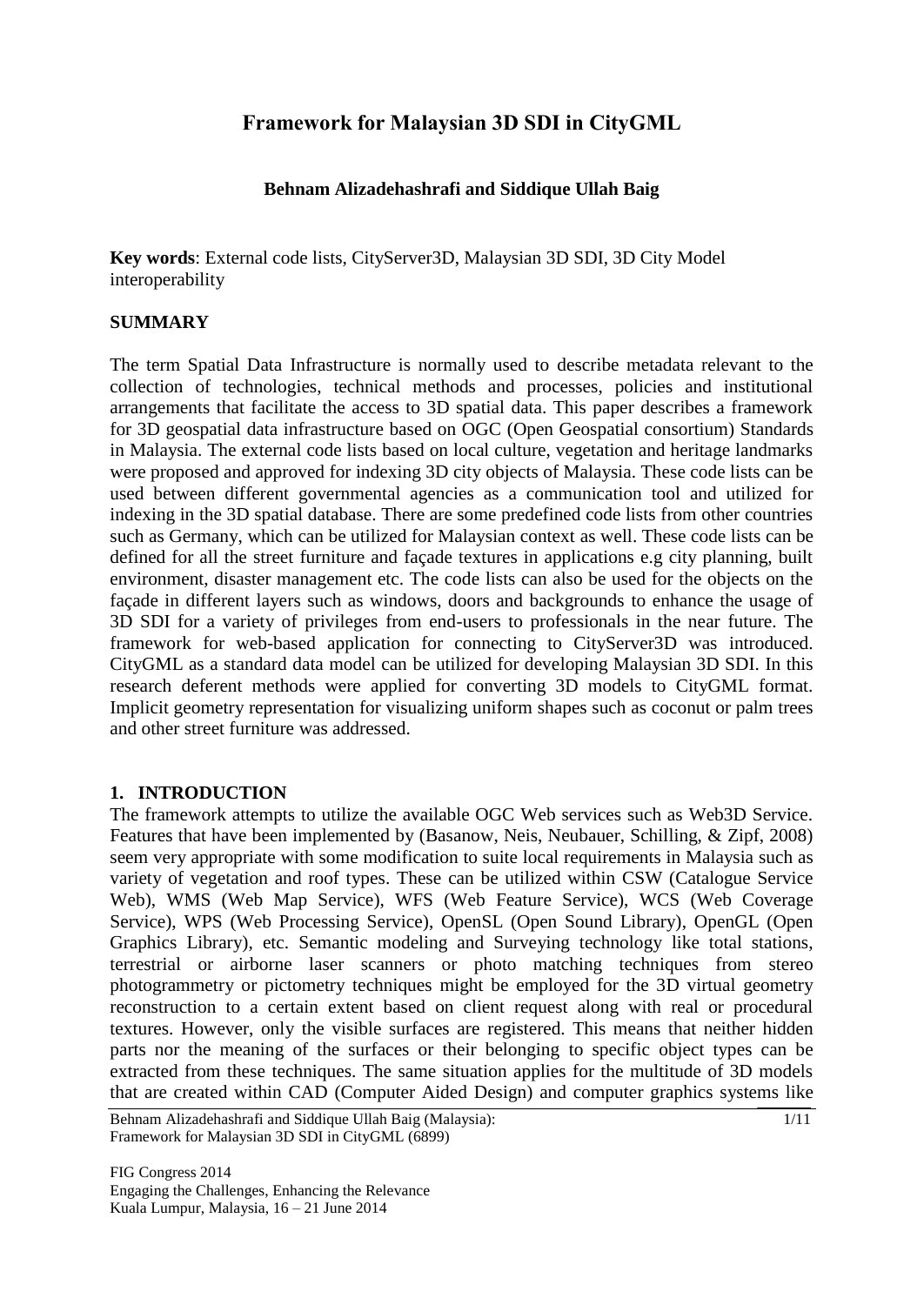SketchUp or Autodesk"s 3D Studio Max. These models generally consist of geometry and appearance information, but do not represent thematic information and the meaning of the objects. Thus, they also cannot be used for BIM (Building Information Model) applications. (Nagel, Stadler, & Kolbe, 2009) discusses several aspects of CityGML (City Geography Markup Language) including the characteristics of the language. CityGML is a standardized information and data model which puts focus not only on the objects" geometry but also on their semantics, topology, and appearance. Key features of CityGML are:

- Objects may comprise coexisting geometric representations for different Levels Of Detail (LOD concept).

- Topological relations between objects can be recognized via links be-tween geometries (XLink concept).

- Complexity of the variable in the geometry, semantic and coherent structures (Stadler & Kolbe, 2007).

- Aggregation hierarchies on the part of both geometry and semantics support complex object structures (hierarchical structuring).

BIMs can be used as a detailed semantic modeling the same as CityGML and external code lists. It might be employed for enabling interoperability between varieties of applications in the near future. BIM-based Integrated Project Delivery might be a common process for managing a project via distributed systems. Urban management tasks such as disaster management, delivery of goods and services, and cityscape visualization are managed by using GIS and modeling tools. Some of these tasks such as response time for fire management, require detailed geometric and semantic information about buildings in the form of geospatial information, while tasks such as visualization of the 3D virtual city require less (geometric and semantic) information. Nowadays service-oriented architectures are becoming more popular in terms of enabling integration and collaboration over distributed environments. An enhancement for a BIM Web Service pattern proposed by (Isikdag, Underwood, Kuruoglu, & Rahman, 2011) called RESTful BIM that will help interoperability. There are some ongoing research for higher interoperability and transfer of semantic data between BIM and CityGML which is not completed due to following reasons:

- Weakness of CAD models to store semantic information and spatial relation-ships.

- Although BIMs contain geometric and semantic information about the building elements in an object oriented data structure, the geospatial information models handled and treated the data in a different manner than BIMs, and were insufficient in representing all the aspects of the building Information Models (Isikdag, Underwood, Kuruoglu, & Rahman, 2011).

Nowadays due to availability of broadband and high speed internet, emergence of servicebased architectures is feasible for remote applications to interoperate using standard web interfaces. Services can be based on thin-servers along with thicker client side web-based application or thick-servers interoperating with thin client side application as a service. Furthermore because of unlimited number of clients, distributed systems, parallel processing and multithreading can be employed for higher efficiency and better response time. The service-orientated system enables loose coupling of applications over the web. Several applications can communicate and interact with each other without having the detailed knowledge of each other"s working environment. Each of these applications or data layers that take part in such a web-based interaction in a serving form as a data or component or application service is known as a web service. Service Oriented Architectures (SOA) is software architecture built upon web services. The pattern RESTful BIM is designed for

Behnam Alizadehashrafi and Siddique Ullah Baig (Malaysia): Framework for Malaysian 3D SDI in CityGML (6899)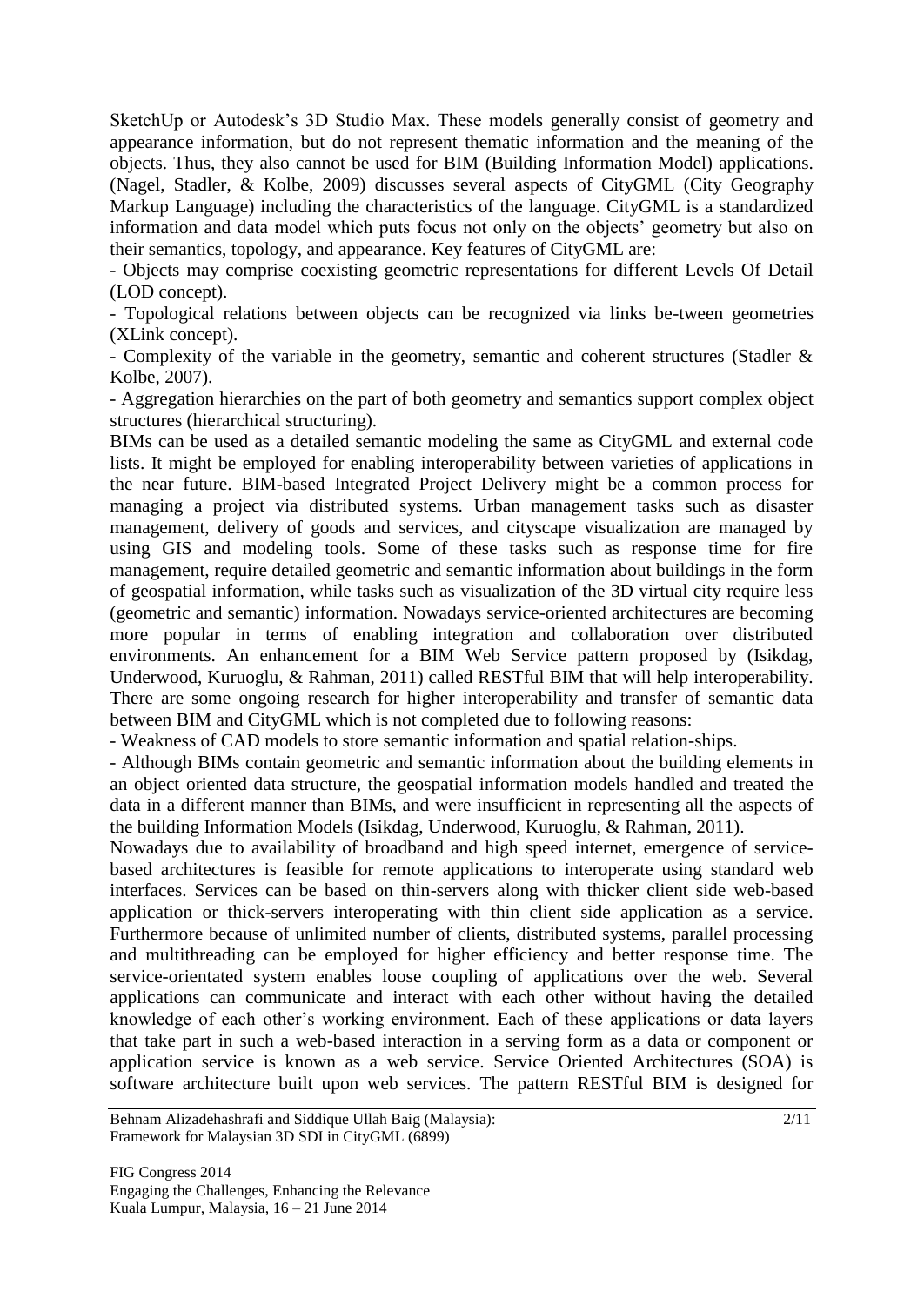facilitating service-oriented and model based interoperability in the Architecture, Engineering, and Construction (AEC) industry. RESTful BIM pattern concentrates on interoperability via fine-grained web interface in a service-oriented nature. The differences between 3D SDI and BIM, forces the developers to simplify the geometry and semantic information while converting from BIM to 3D SDI. This means that BIM supports more detailed and accurate data than 3D SDI because of the type of application. The concept of integration of RESTfull BIM and geospatial information is illustrated in Fig.1. The database is on top of the Relational Data Base Management System (RDBMS), similar to Geospatial databases along with topology and location information.



Fig 1. (Isikdag, et al., 2011) The Geospatial views for the RESTful BIM pattern.

### **2. CITYGML**

### **2.1 Servers and Clients of CityServer3D**

The server stores data in the database, accessible via variety of interfaces. The CityServer3D uses a meta-model to handle the queries. After processing the query, the result can be transferred in various ways to other server's functional unit or clients via different interfaces in 2D or 3D formats. The interoperability of the server must be guaranteed for data exchange securely and confidently. E-commerce can be used on the system based on the server components for authentication and transactions monitoring and recording. The system consists of different layers such as Interface Layer (IL), Converter Layer (CL), Functional Layer (FL), Data Schema Layer (DSL) and Data Base Management System Layer (DBMSL). The DBMSL is based on relational concept and Oracle Spatial and DSL composed of GeoDB1, GeoBase2, which can be employed not only for geometry but also for storing thematic and spatial classification of the data sets. The Controller Unit (CU) controls the interaction between layers (See Fig. 2). Convertor Layer deals with different formats such as

Behnam Alizadehashrafi and Siddique Ullah Baig (Malaysia): Framework for Malaysian 3D SDI in CityGML (6899)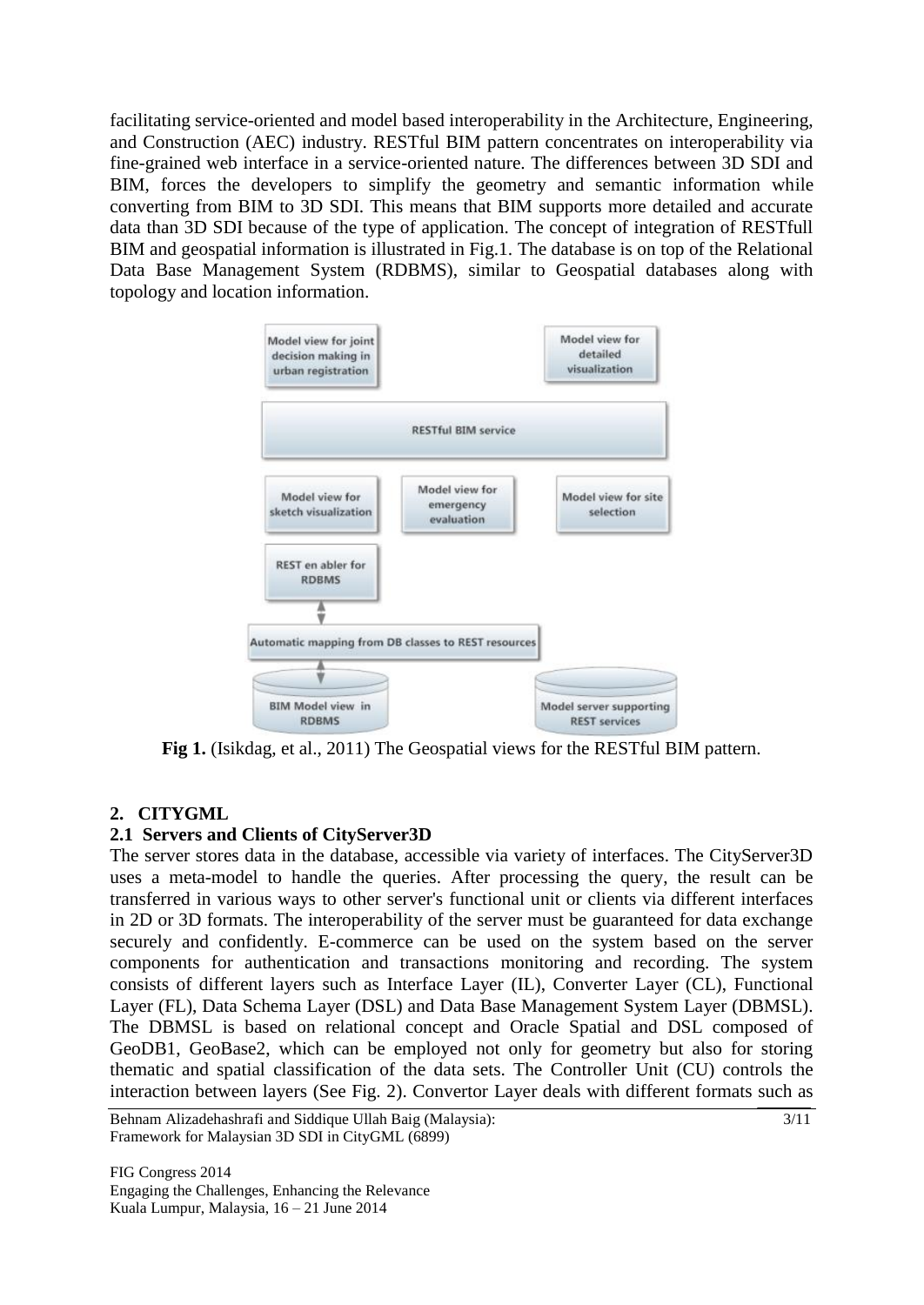DGM (Digital Geospatial Metadata), VRML (Virtual Reality Markup Language), SVG (Scalable Vector Graphics), shape files, CityGML and etc. Two tools are integrated for the clients of CityServer3D to manage the contents and access the 3D city model. Firstly, a web based visualization system and secondly, management of the database for importing and exporting data is necessary for the clients system (Haist & Coors, 2005).



**Fig 2.** (Haist & Coors, 2005) Architecture of the CityServer3D

## **2.2 Malaysian 3D spatial data infrastructure**

For To achieve the integration of those spatial data, applications and services, a 3D geospatial data infrastructure has to be built in order to connect the existing information "islands". The core component of this data infrastructure is a domain specific ontology that specifies the knowledge stored in the overall city information model. CityGML is a candidate for such ontology (Groger, Kolbe, & Czerwinski, 2009). It was accepted as an OGC standard for the representation, storage and exchange of virtual 3D city and landscape models. CityGML is based on a rich, general purpose information model in addition to geometry and appearance information. For specific domain areas, CityGML also provides an extension mechanism to enrich the data with identifiable features under preservation of semantic interoperability. This extension mechanism is essential to make use of CityGML in various other applications such as flood simulation and energy management. From BIM, the industrial foundation classes (IFC) developed by the International Alliance for Interoperability (IAI 2007) is a well-defined data model for data interchange of building information models. The definition of a mapping of both CityGML and IFC is a future challenge that would result into a city information model at all levels from city-wide models to high detailed building information model. The second challenge towards a 3D geospatial data infrastructure is the definition of standard interfaces to access distributed data sources. These interfaces will enable individual access to the relevant information sources for a specific task. The OGC working group 3D Information Management (3DIM) is developing such interfaces to support a framework of data

Behnam Alizadehashrafi and Siddique Ullah Baig (Malaysia): Framework for Malaysian 3D SDI in CityGML (6899)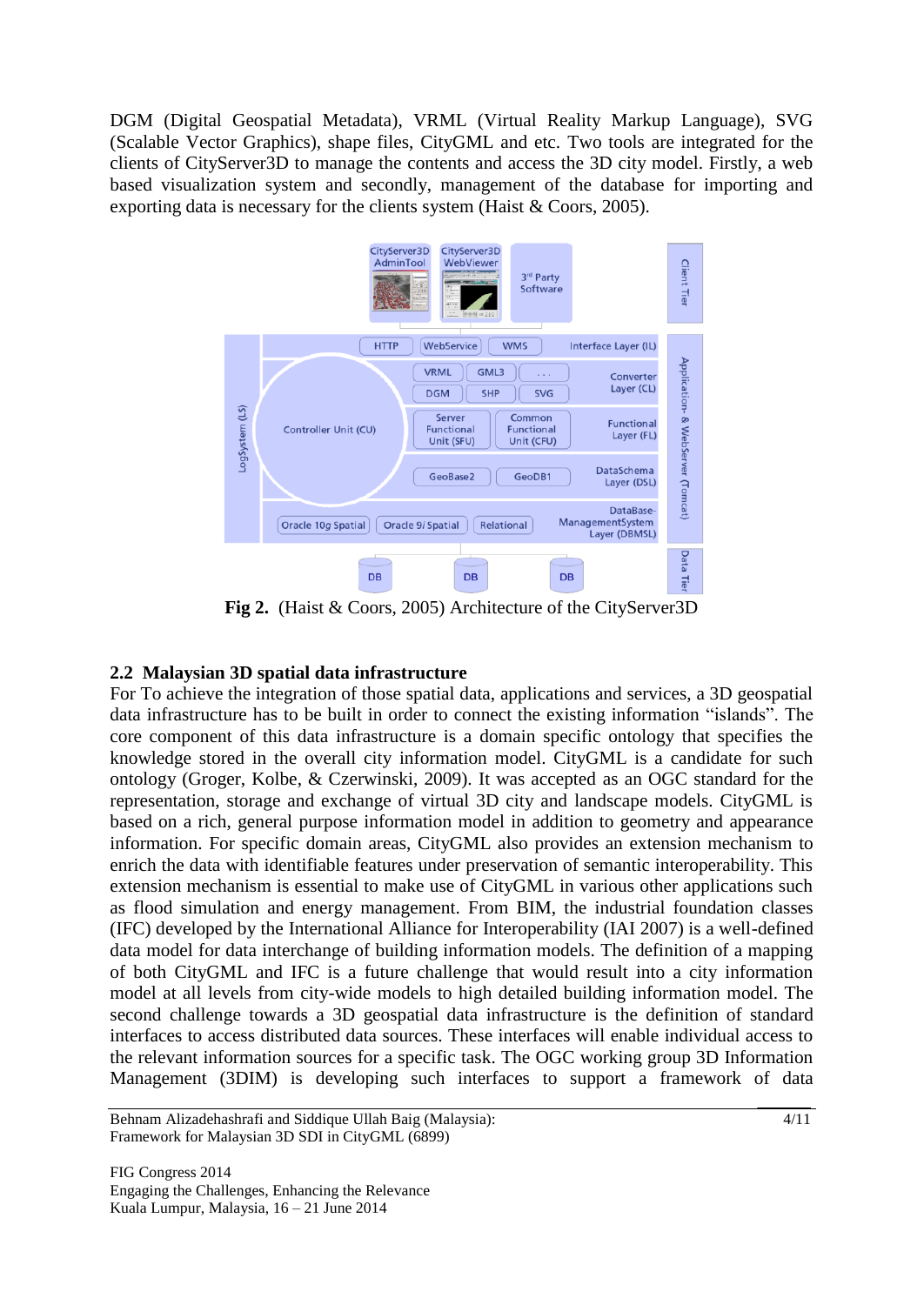interoperability for the lifecycle of building and infrastructure investment: planning, design, construction, operation, and decommissioning. Web service specifications for visualizing 3D city and landscape models are needed (Schilling & Kolbe, 2010). The Malaysian 3D SDI aims to provide 3D information to many users within the existing Malaysian Geospatial Data Infrastructure (MyGDI) framework. This MyGDI, basically contains various 2D spatial data and layers. The current research project with the Malaysian Centre for Geospatial Data Infrastructure (MaCGDI) could be part of "bigger picture" of the proposed 3D SDI or the SDI roadmap to serve the community with appropriate interface especially applications like navigation, urban planning, police simulation and crime monitoring system, building management, homeland security.

For instance, in Putrajaya 3D project the semantic information were defined along with external code lists and Malaysian 3D SDI within CityServer3D. Information such as, name, roof type, number of the floors under the ground level, number of the floors above the ground level and etc. CityServer3D has a very nice graphic user interface for adding data and attributes similar to DDL (Data Definition Language) and DML (Data Manipulation Language) for end-users. The system automatically updates CityGML file based on defined external code lists. LOD4 also tested for levels 10 and 11 of MaCGDI building including majority of furniture such as computers, desks, chairs and armchairs, tables and structures such as stairs, lifts, toilets and so on almost 19MB of data (See Fig. 3).



**Fig 3.** Alizadehashrafi, B. (2012) Semantic modeling of Putrajaya in CityServer3D and CityGML based on 3D SDI.

### **3. A SUSTAINABLE 3DSDI**

#### **3.1 Standardized Web Services**

Developing 3D data infrastructures along with general SDIs in particular is an important issue to achieve sustainability. Mostly in temporary limited research projects the collected data gets lost when the project is finished because of the absence of the persons or researchers who know where the data is, how to make use of the data, which formats are available, how to update and maintain and etc. To avoid these kinds of problems the spatial data for Malaysian 3DSDI should be stored in a standardized way and provided by different geographical web

Behnam Alizadehashrafi and Siddique Ullah Baig (Malaysia): Framework for Malaysian 3D SDI in CityGML (6899)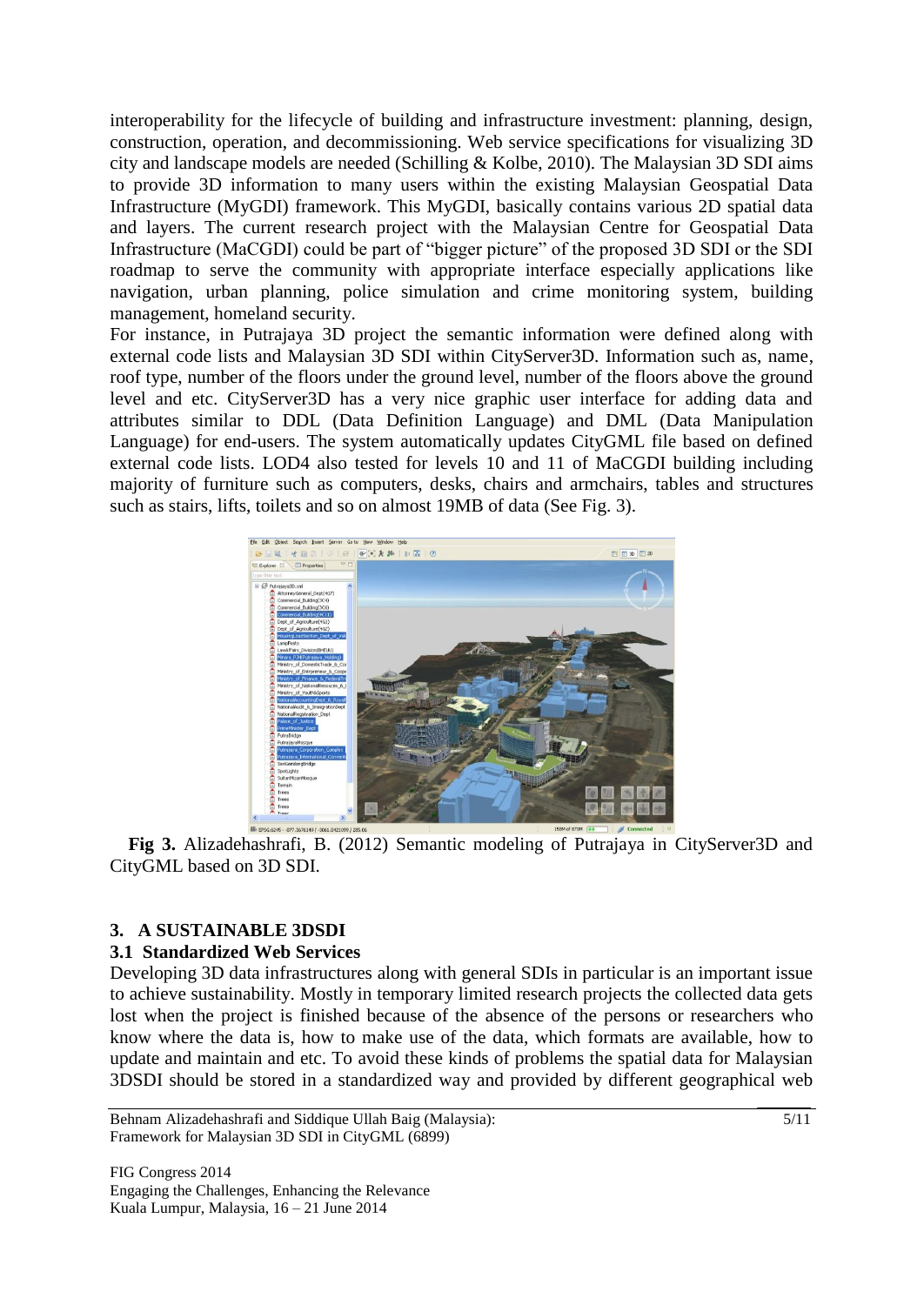services along with documentations and instructions for usage. With the use of the standards of the Open Geospatial Consortium (OGC) it is possible to gain interoperability, which means that the data can not only be used by the web application but also it can be accessed with any GIS system based on OGC standards. This method guarantees flexibility in further usage of the data beyond project duration. For instance the web atlas is fed by four different OGC-Web-Services (OWS) listed as following (Auer, Höfle, Lanig, Schilling, & Zipf, 2011).

- WMS for the 2D map presentation
- WFS for vector data
- WPS for analysis processing
- W3DS for the 3D scenes

This can be implemented for Malaysian 3D SDI as well. W3DS was in the state of an OGC discussion paper to become a new standard (Schilling & Kolbe, 2010). Malaysia 3D SDI started from Putrajaya 3D project based on these initiatives in 3D GIS research Lab in UTM.

#### **3.2 Integration of Data Infrastructure Design**

Integration of an existing XML document database and service used and maintained by the historians into the 3D SDI design was a challenging work on the service infrastructure level. This XML database stores the text-scientific results, transcriptions, catalogue of meta-data for the inscriptions, context data about inscription sites and caves and other information. The XML documents about the inscriptions sites, caves and the metadata documents have been supplemented with a spatial component in form of geographic coordinates. This opens up the potential of spatial analysis and visualization of the stored information. As the XML documents do not make use of geographic standard formats it cannot be distributed by OGC Services directly. To enable a standardized access to the data as well as to support the given structure of the XML database, an automated conversion step has been integrated which pulls new documents, whenever they are available, from the XML database and writes them as Simple Features into a spatially enabled PostgreSQL12 database with PostGIS extension (See Fig. 5). From this source the information can be distributed easily by the different OGC services to the web client or any other GIS client. Archiving of new XML data is feasible via XML editors such as notepad++ along with database connection and ensures automated propagation update of the PostGIS database that new features will be automatically shown on the map client and are available for GIS analysis through standardized geo-data interfaces. In this case the OGC-WMS and OGC-WFS interface is provided by the Open Source software GeoServer. The OGC-WPS has been realised with pyWPS using GRASS-GIS processes behind it while the W3DS is an implementation of the University of Heidelberg (Basanow, et al., 2008). The provided data can be received via user-friend graphic user interface (GUI) which can convert the data to XML schema before feeding in the form of XML database.

### **4. CODE LISTS AND EXTERNAL CODE LISTS**

In order to represent the object attributes of the city, having an enumerative range of values is necessary and the concept of dictionaries as provided by GML should be used. The values are defined in a file called CityGML\_ExternalCodeLists.xml, which comes with the CityGML schema document, but is not a normative part of this schema, since it might be modified, augmented, replaced by users or other communities. The actual values in the file CityGML\_ExternalCodeLists.xml are a suggestion of the SIG 3D (Special Interest Group 3D). In the process of designing semantic and thematic information for 3D city objects, these

Behnam Alizadehashrafi and Siddique Ullah Baig (Malaysia): Framework for Malaysian 3D SDI in CityGML (6899)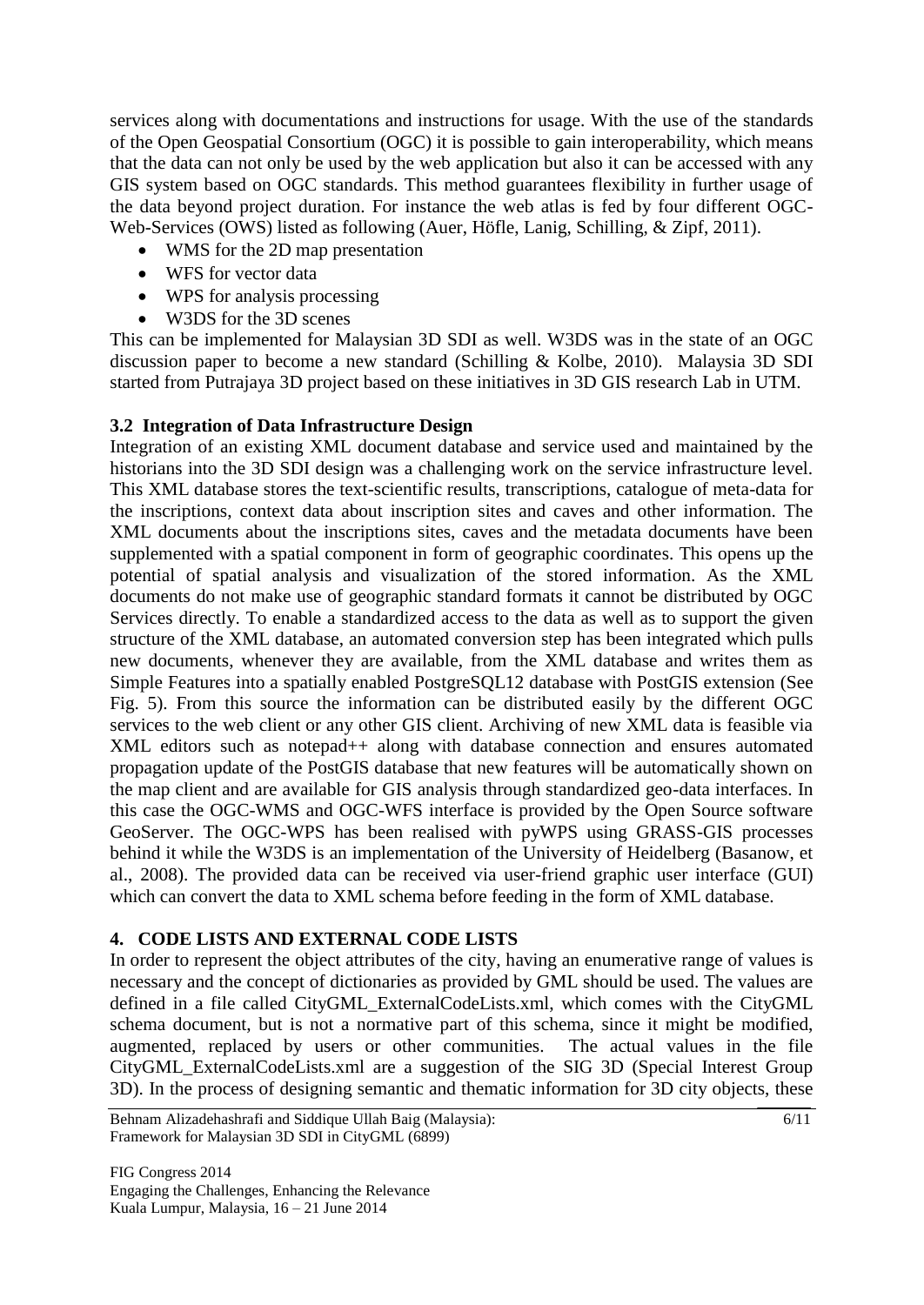predefined attributes are necessary to assign to these objects which can be standardized for each area and country such as Malaysia. Attributes are employed to classify the objects and recognize them via queries or clicking and selecting the objects within 3D virtual environment of CityServer3D. It is similar to indexing system and a unique value relates to each attribute within a single file. These values are defined according to the name of attribute. The files are placed in a directory, which is called code lists. It is possible to extract the code list from the CityGML schema file and change or modify according to the user"s requirements. These code lists are defined by Open Geospatial Consortium (OGC) in CityGML.

The external code list file defines attribute values and assigns a unique identifier to each value. In a CityGML instance document, an attribute value is denoted by an identifier of a value, not by the value itself. These identifiers are known terms for the operators and users. Thus, printing or typing errors are avoided and it is ensured that the same concept is denoted the same way, by the same identifier and not by two different terms with identical meaning. This is why the use of code lists facilitates semantic interoperability, since they define common terms within an information community. Furthermore, the dictionary concept enables more than one term to be assigned to the same dictionary entry, thus the same concept may be explained in different languages. To differentiate between the languages, code spaces are used. An example for an enumerative attribute is RoofType, which is defined by the external code list file (See the appendix).

"DefinitionCollection" element is used in the dictionary concept for representing the values of an attribute, where each value is given by a Definition entry. In CityGML a definition entry is identified by the name element, which is qualified by the SIG 3D code space. The unqualified name element represents the value of the attribute and an optional description defines the value. CityGML does not use GML identifiers (gml:id) to link to attribute values, since IDs are restricted syntactically, and must be globally unique, which is not feasible for code lists (Groger, et al., 2009).

For instance external code lists of the building model can be summarized in the following types, whose valid values are explicitly enumerated in an external code list.

- BuildingClassType
- BuildingFunctionType
- BuildingUsageType
- RoofTypeType
- BuildingInstallationClassType
- BuildingInstallationFunctionType
- BuildingInstallationUsageType
- IntBuildingInstallationClassType
- IntBuildingInstallationFunctionType
- IntBuildingInstallationUsageType
- BuildingFurnitureClassType
- BuildingFurnitureFunctionType
- BuildingFurnitureUsageType
- RoomClassType
- RoomFunctionType
- RoomUsageType

Behnam Alizadehashrafi and Siddique Ullah Baig (Malaysia): Framework for Malaysian 3D SDI in CityGML (6899)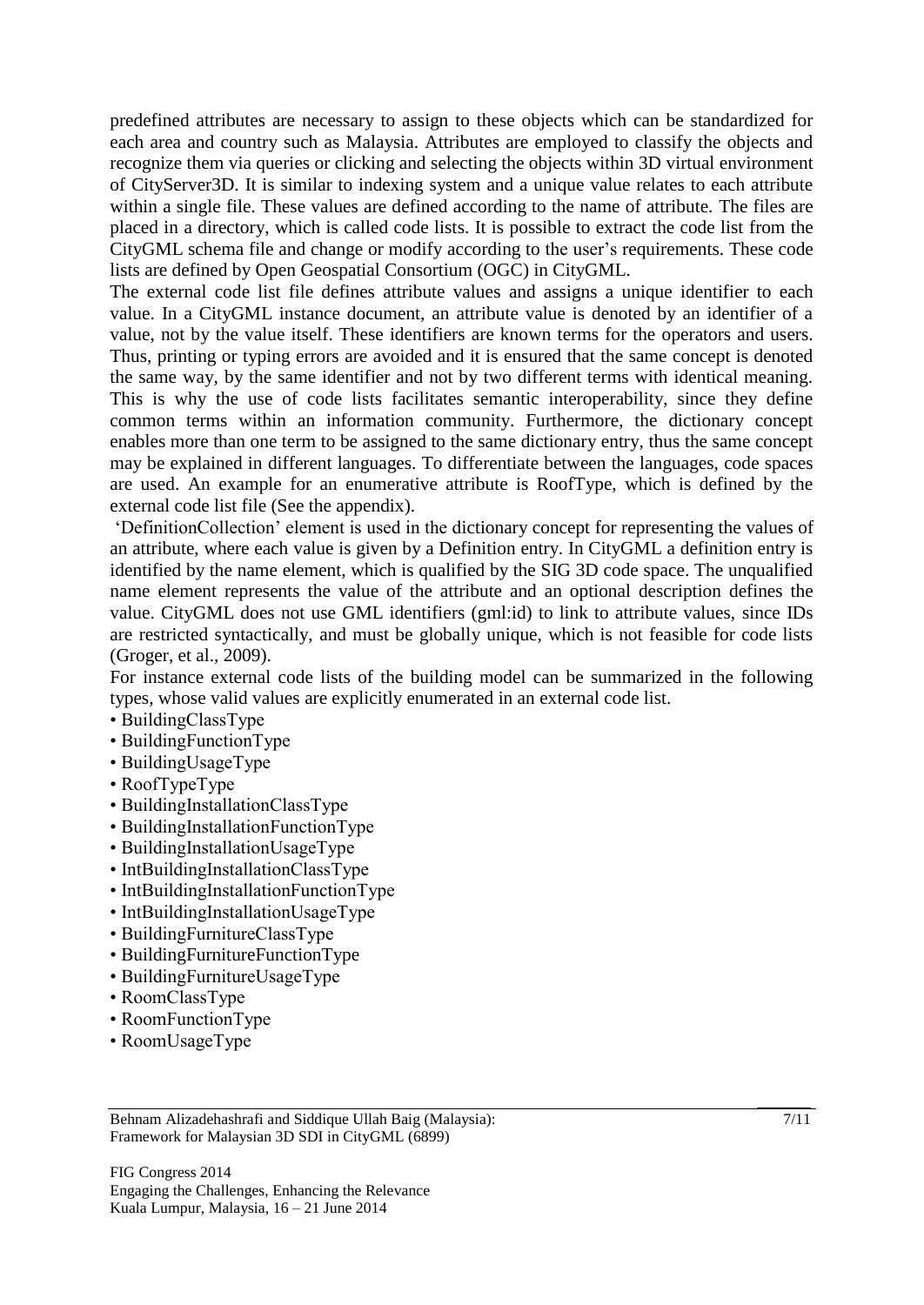### **5. INTEROPERABILITY AND 3D CONVERSION PROCESS**

Fig 4 illustrates the conversion process along with 3D model production pipeline from left to right. As it can be seen in column 2 the data can be exported in 3D format from SketchUp in different formats such as WRL, DAE, 3DS, XML and CityGML. 3D model in Collada file format can be utilized via MultiPatch feature class within ArcScene. It is also possible to create the MultiPatch feature class automatically via "Arc tool box -> 3D analyst tools -> conversion -> from file -> import 3D files" in ArcScene software. Unfortunately importing the WRL file format into SketchUp is not possible until now but 3DS. This is why the process of converting the WRL file format to SKP file format can be done through 3DMAX software. In this case the WRL file format can be imported to 3DMAX software and 3DS file format can be exported. The 3DS file format can be imported into SketchUp. By means of using FME or CityGML plugins for SketchUp it is possible to convert any 3D model in SketchUp to CityGML. It is better to make a group for each 3D model in SketchUp and many subgroups within the group before exporting the CityGML file. It can be applied to avoid breaking down the 3D building to its components as many buildings tag within CityGML. The semantic information and code-lists can be added in Fig 4 column 5 via CityServer3D or MySQL database. It is possible to create Web3D-Service Interface via JavaScirpt to visualize CityGML files and use Google spreadsheets for defining, manipulating and updating data. In this case selecting, hovering the mouse on the 3D models, aggregating and many spatial analyses would be possible.



**Fig 4.** 3D model production pipeline and conversion process.

## **6. IMPLICIT GEOMETRY IN CITYGML**

CityGML supports implicit geometries, prototypic objects, scene graph concepts such as vegetation model, city furniture and generic objects. Implicit geometry is a kind of prototypical geometry which can be generated once and reused unlimited number of times based on 7 well known parameters (3 for rotation, 3 for translation and 1 scale factor). The implicit geometry can be an external file in different formats such as VRML, DXF or 3D Studio MAX on a local or remote machine and loaded to CityGML scene via URL. Alternatively, it can be defined by a GML3 geometry object (Gröger et al., 2008). This concept can be utilized to represent uniform shapes such as coconut or palm trees, street furniture and etc. It can solve the lagging and rendering problems while visualization.

## **7. PROPOSED EXTERNAL CODE LISTS FOR PUTRAJAYA AREA**

External code lists define most of the city objects separately. The code list is mainly used for

Behnam Alizadehashrafi and Siddique Ullah Baig (Malaysia): Framework for Malaysian 3D SDI in CityGML (6899)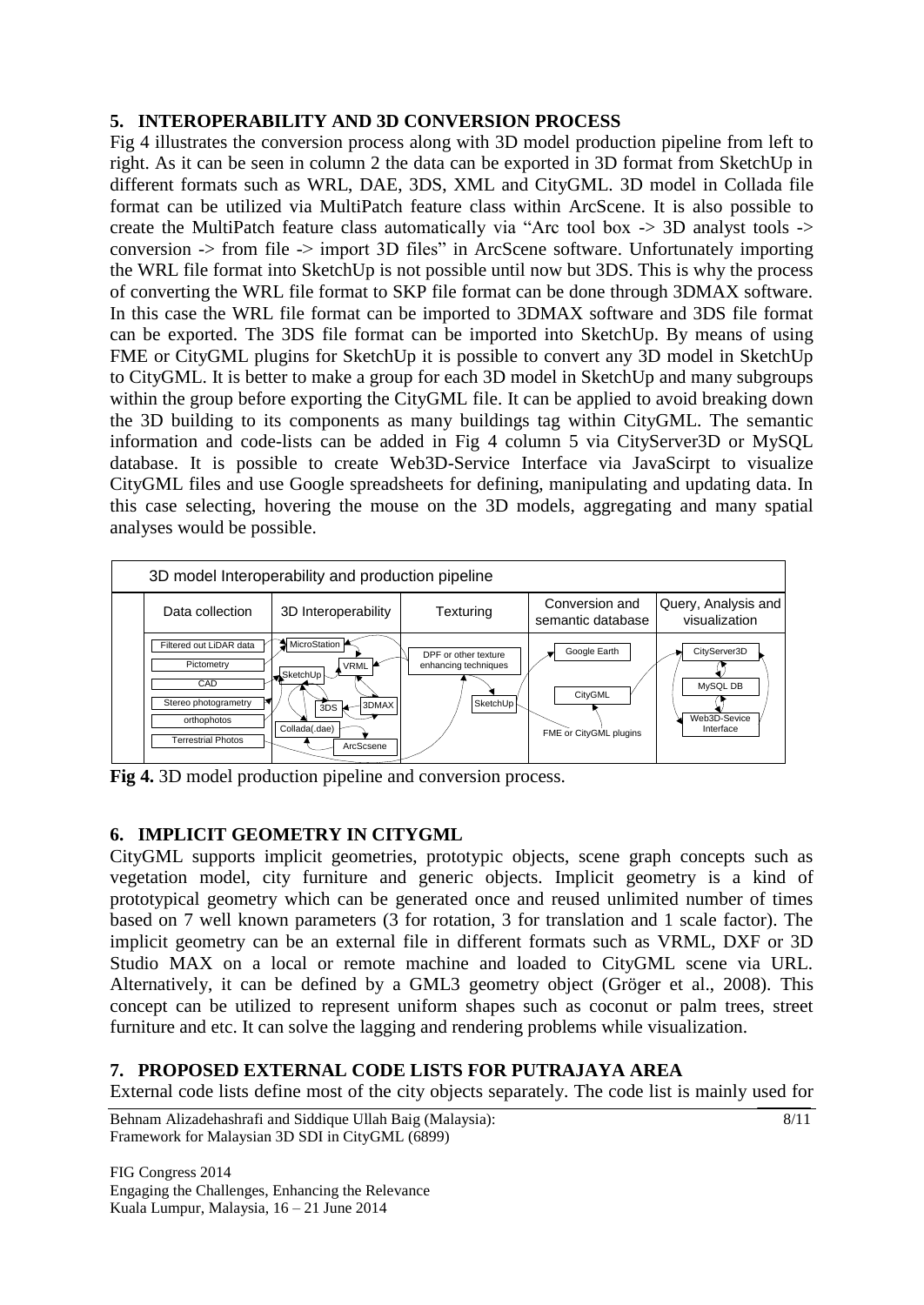the semantic and syntactic interoperability to define the objects in information field.

All the required code lists are not available in CityGML external code lists though it covers most of the city objects. Some code lists are proposed according to the suitability for Malaysia especially in vegetation types such as species type because the vegetation type of each country is different according to the weather and environment of the country.

Some examples of external code lists proposed for Malaysia for different city objects. In Table 1, the code list derived from German Authorities standards ALKIS/ATKIS. The rows in brown color of highlighted code lists are proposed code list for Malaysia in roof types.

| <b>RoofTypeType</b><br><b>Code list for Roof Type</b> |                     |      |                           |
|-------------------------------------------------------|---------------------|------|---------------------------|
|                                                       |                     |      |                           |
| 1010                                                  | monopitch roof      | 1080 | cone roof                 |
| 1020                                                  | skip pent roof      | 1090 | copulan roof              |
| 1030                                                  | gabled roof         | 1100 | shed roof                 |
| 1040                                                  | hipped roof         | 1110 | arch roof                 |
| 1050                                                  | half-hipped roof    | 1120 | pyramidal broach roof     |
| 1060                                                  | mansard roof        | 1130 | combination of roof forms |
| 1131                                                  | hip and gabled roof | 1151 | Pyramidical roof          |
| 114)                                                  | dome roof           | 1161 | Double eaved roof         |

**Table 1:** Code list for Roof Type

In addition to the proposed code lists for the roof types of the buildings some code lists were proposed for trees and plant species in Malaysia and Putrajaya main boulevard (Munankarmi, 2011).

#### **8. CONCLUSIONS**

In this paper, the definition of SDI and 3DSDI are clarified and some reasons are given for using these metadata as standard methods between governmental sections for better interoperability. CityGML and Malaysian 3D Spatial Data Infrastructure (M3DSDI) along with semantic definition of the objects within a 3D virtual city were discussed in detailed via BIM or geospatial data. Sustainable 3DSDI was addressed and some methods to prevent data losses in the process of interoperability were highlighted. The process of conversion between different 3D models along with implicit geometry representation within CityGML was clarified. The use of code list was addressed for indexing semantic information. Some code lists were proposed for street furniture and vegetation based on Malaysian culture, environment and weather in Putrajaya as a developed test infrastructure. The idea of 3DMSDI can be further developed and extended for whole urban areas in Malaysia along with 3D virtual visualization, analysis and cadastral data.

#### **9. ACKNOWLEDGEMENTS**

We would like to appreciate the support of the Association of Authorized Land Surveyors of Malaysia for perusing this research.

#### **10. APPENDIX**

<gml:DefinitionCollection gml:id="id356"> <gml:description>Codelist derived from German authoritative standards ALKIS/ATKIS (www.adv-online.de) by S. Schlueter and U.

Behnam Alizadehashrafi and Siddique Ullah Baig (Malaysia): Framework for Malaysian 3D SDI in CityGML (6899)

FIG Congress 2014 Engaging the Challenges, Enhancing the Relevance Kuala Lumpur, Malaysia, 16 – 21 June 2014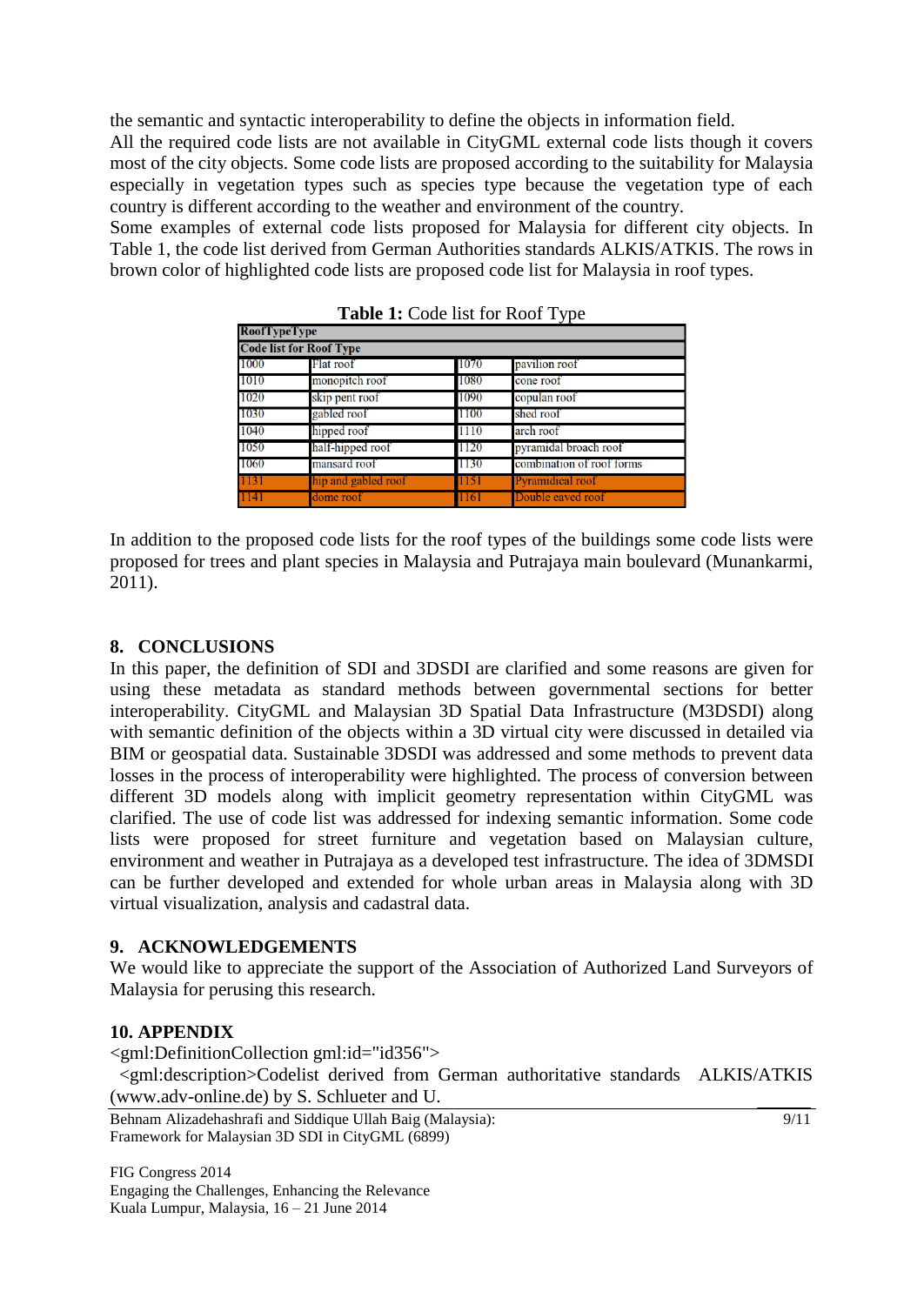```
Gruber</gml:description>
  <gml:name>RoofTypeType</gml:name>
    <gml:definitionMember>
      <gml:Definition gml:id="id357">
        <gml:description></gml:description>
        <gml:name codeSpace="urn:d_nrw_sig3d">1000</gml:name>
        <gml:name>flat roof</gml:name>
      </gml:Definition>
    </gml:definitionMember>
    <gml:definitionMember>
      <gml:Definition gml:id="id358">
        <gml:description></gml:description>
        <gml:name codeSpace="urn:d_nrw_sig3d">1010</gml:name>
        <gml:name>monopitch roof</gml:name>
      </gml:Definition>
    </gml:definitionMember>
….
```
</gml:DefinitionCollection>

#### **11. REFERENCES**

Alizadehashrafi, B. (2012) Towards enhancing geometry textures of three-dimensional city elements. PhD thesis, Universiti Teknologi Malaysia, Faculty of Geoinformation and Real Estate.

Auer, M., Höfle, B., Lanig, S., Schilling, A., & Zipf, A. (2011). 3D-Sutras: A web based atlas of laser scanned Buddhist stone inscriptions in China. Paper presented at the International Conference on Geographic Information Science, Utrecht, The Netherlands.

Basanow, J., Neis, P., Neubauer, S., Schilling, A., & Zipf, A. (2008). Towards 3D Spatial Data Infrastructures (3D-SDI) based on open standards - experi-ences, results and future issues. In P. Z. S. P. F. F. E. VanOosterom (Ed.), Advances in 3d Geoinformation Systems (pp. 65-86).

Gröger, G., Kolbe, T., Czerwinski, A. and Nagel, N. (2008). OpenGIS® City Geography Markup Language (CityGML) Encoding Standard. [Online]. [Accessed].

Groger, G., Kolbe, T. H., & Czerwinski, A. (2009). Candidate openGIS cityGML implementation specification.

Haist, J., & Coors, v. (2005). The w3ds-interface of cityserver3d. European Spa-tial Data Research (EuroSDR). Next Generation 3D City Models, 63-67.

Isikdag, U., Underwood, J., Kuruoglu, M., & Rahman, A. A. (2011). Geospatial Views for RESTful BIM. In U. I. J. Underwood. (Ed.), IRMA-International.org (Vol. 2, pp. 10).

Munankarmi, M. (2011). 3D Semantic City Modelling of Putrajaya Area, Malay-sia Master of

```
Behnam Alizadehashrafi and Siddique Ullah Baig (Malaysia): 
Framework for Malaysian 3D SDI in CityGML (6899)
```